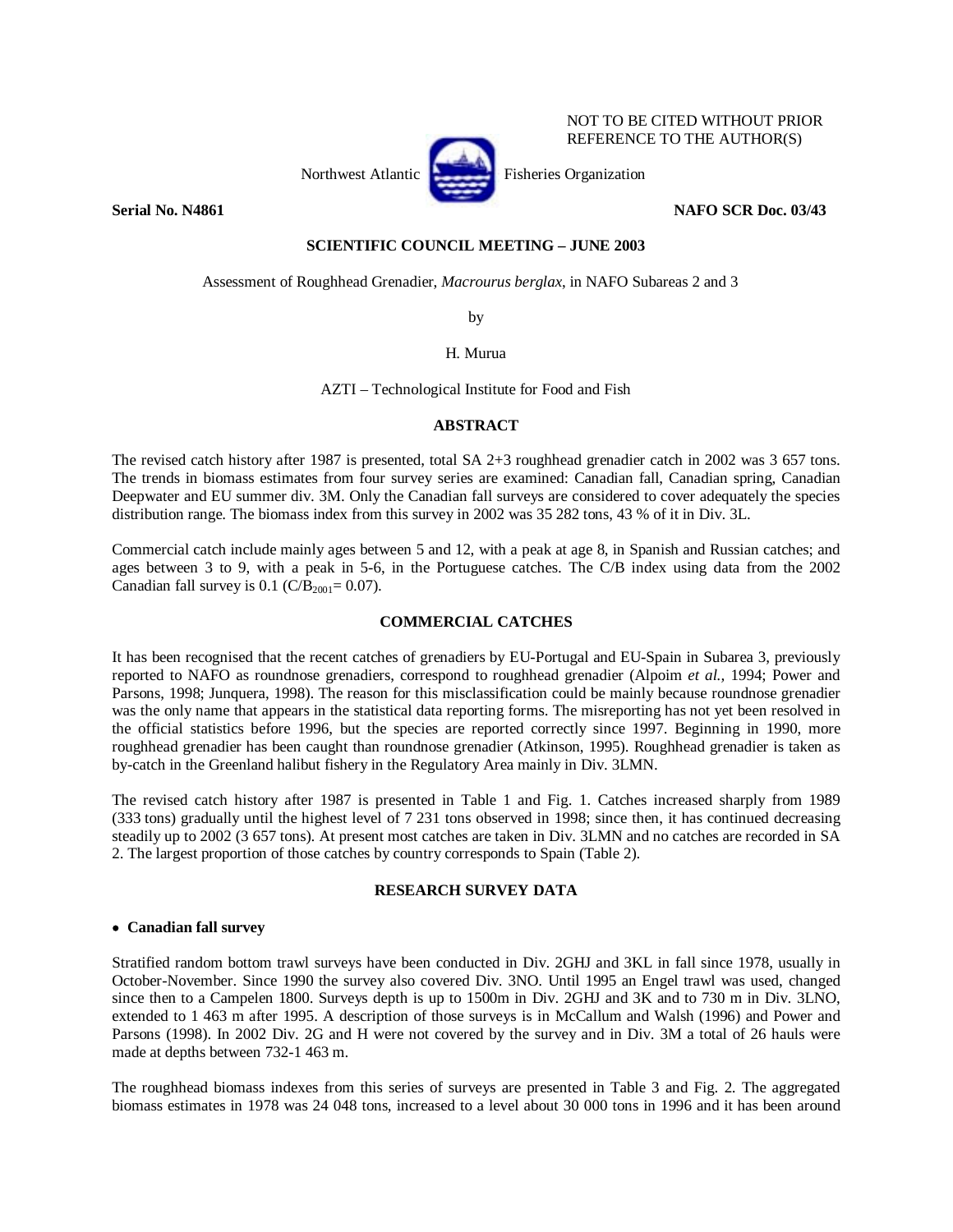30 000 and 40 000 tones from that year onward. In 2002 the biomass index was 35 282 tons. However the estimates from 1995 onwards are not directly comparable with the previous time series because of the change in the survey gear. In addition, in the last three years of the survey Div 2G and H were not covered. According to the biomass estimates from this series of surveys (Table 3), the main part of the stock used to be distributed mainly in Div. 3K, followed by Div. 2J and 3L. Since 1984 the proportion of the biomass in 3L is increasing, as it does also in Div. 3N since 1993. In 2002, 43% of the total roughhead biomass surveyed was found in Div. 3L. Divs. 3K and 3L combined account for 62% of the total. As has been observed in recent years (Junquera *et al*., 1999), the largest biomass indexes were obtained at depths between 1 000-1 200 m. in all areas.

### • **Canadian spring survey**

Stratified random bottom trawl surveys have been conducted in Div. 3L, 3N and 3O in spring since 1978. A description of those surveys is found in McCallum and Walsh (1996). Until 1996 an Engel trawl was used, changed to a Campelen 1800 since then. The depth range of the surveys is up to 731 m.

Roughhead biomass obtained in this series of surveys, are presented in Table 4 and Fig. 2. The biomass estimate slightly decreased to 3 116 tons comparing with the highest level of 5 070 tons in 1998. However, a general increasing trend in biomass is observed from 1995 onwards. But again in this case a direct comparison of the biomass levels through the whole time series is not possible due to the change in the survey gear in 1995. Biomass is largely concentrated in Div. 3L. Biomass estimates from the spring survey series are considerably lower than the ones obtained in the fall series, as the first surveys cover only the southern divisions and the shallower depths, where according to the other results this species is less abundant.

# • **Canadian deepwater survey**

Canada conducted deepwater bottom trawl surveys (750-1 500 m.) in 1991, 1994 and in 1995 in Div. 3KLMN. The 1991 survey was carried out in August, the 1994 in February and the 1995 in spring. The results of those surveys were reported by Atkinson *et al.* (1994) and Bowering *et al.* (1995), and are presented in Table 5 and Fig, 2. It is observed an increasing trend from 16 215 tons in 1991 to 46 668 tons in 1995. Most part of the biomass was taken in Div. 3L and 3M, which confirms that the stock in those Divisions are distributed beyond the depths covered by the spring surveys in those Divisions. The increased estimates for Div. 3L and 3M in 1994 were probably due, at least in part, to the increased survey area (Atkinson *et al.*, 1994). The results suggest somewhat higher biomass in southern Div. 3L and 3N.

## • **EU (Spain and Portugal) summer survey**

EU- Spain and Portugal conduct a stratified bottom trawl survey in Div. 3M since 1988, up to depths of 730. The survey procedure is described in Saborido-Rey and Vázquez (2003). The roughhead grenadier biomass indexes and mean catch per standardised tow from this survey series, updated from Murua (2003), are presented in Table 6 and Fig. 2. A peak biomass of 3 595 tons was observed in 1993, but since then has been somewhat stable, at between 1 500 and 2 000 tons. In 2002 the total biomass index was 1 440 tons. Roughhead significant biomass only is found at depths beyond 500 m every year. The mean catch per tow in the survey shows the same trend, with a peak in 1993 of 7.88 (s.d  $\pm$  0.69) and a decreasing trend to stabilize around 1.8 to 3. In 2002 the mean catch per standardized tow was  $1.79$  (s.d  $\pm$  0.26).

# **BIOLOGICAL DATA**

Roughhead length frequencies from the Spanish, Portuguese and Russian trawl catches in Div. 3LMNO are available from Gonzalez *et al.* (2003), Vargas *et al.* (2003) and Rikhter and Sigaev (2003), respectively. The Spanish and Portuguese lengths frequencies are presented as pre-anal fin length, while the Russian ones as total lengths. The roughhead length composition from the Russian catches have been converted to AFL using the total length / AFL relationship presented by Murua and Motos (1997). The mean pre-anal fin lengths from the Spanish, Portuguese and Russian commercial catches are presented since 1995 in Fig. 3. Mean pre-anal fin lengths are higher every year in the Spanish and Russian catches, and they maintain rather stables since 1995. In 2002 the proportion of both sexes in the Spanish commercial fishery was similar, females made up to 52% of the catches. Females attain larger sizes than do males, and from 24 cm (AFL) all the individuals are females (Fig. 4).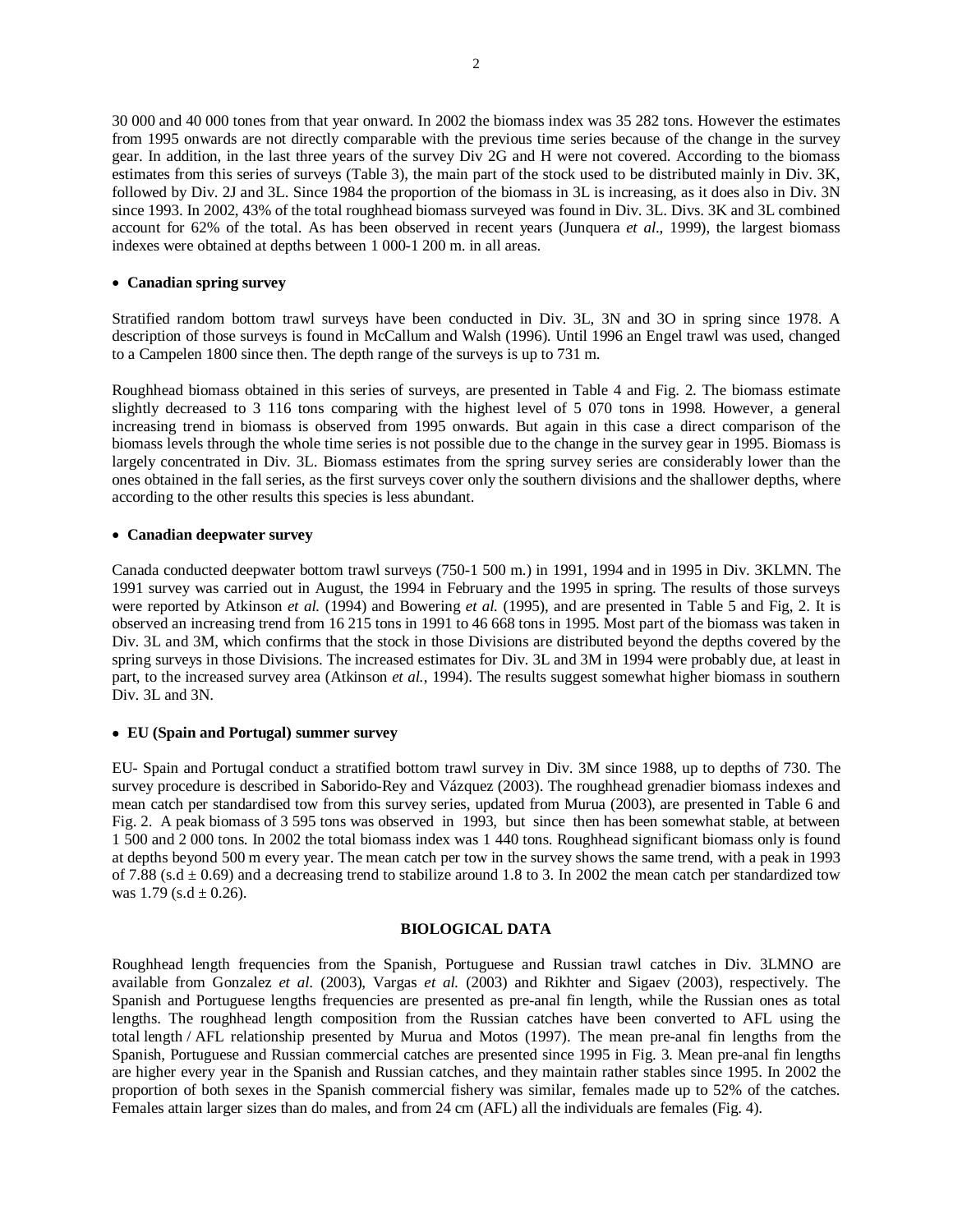Catch at age data of the Spanish, Portuguese and Russian commercial catches are presented in Table 7, based in the Spanish age-length key used in Gonzales *et al.* (2003), and in data from Vargas *et al.* (2003) and Rikhter and Sigaev (2003). Most of the Spanish and Russian catches are from ages between 5 and 12, with a mode at age 8, while the modal age in the Portuguese ones are age 5.

The total catch at age in 2002 (Table 7) has been used to obtain a synthetic catch curve (Fig 5) and according to it, a total mortality of 0.39 was estimated. In previous studies Murua (2002 and 2003) suggested a difference in M between sexes. The proportion of sexes at length shown in Fig. 4 could also support this view, as males disappear from 24 pre-anal fin length onwards in the Spanish catches, and there is no indication of an increase in fishing mortality on males at previous lengths. In order to analyse this, an estimate of Z by sexes have been performed using the catch at age by sexes of Spanish catch (Fig. 6). The results indicate a total mortality values of 0.3 and 0.9 for females and males respectively, both values higher than the ones obtained by Murua (2003) based upon data collected on the Flemish Cap survey, which covers the shallowest distribution of roughhead grenadier.

#### **ASSESSMENT**

The Canadian fall survey series is the best input for the assessment of this stock, because it provides a synoptic view of the species distribution over a wide geographic and depth range, in spite the objections that has been pointed to this series, regarding the changing depth coverage and the change of the survey gear (Anon., 1998). In 2002 most of the biomass concentrated in Div. 3L, 3K and 3N, at depths between 1 000-1 200 m.

According the fall Canadian survey the roughhead grenadier total biomass indices would indicate a general increasing trend. The rest of the survey series analysed, the total biomass indexes were stable in the last year, although in the EU Flemish Cap survey the index slightly decreases. The catch / biomass (C/B) index obtained using the Canadian fall survey biomass index (Fig. 7) is 0.1 which is at the same level as in 2001 ( $C/B_{2001} = 0.07$ ). The trend in this index shows a great increase in 1992-1994 period, then decrease to an average value of 0.2 between 1996-2000 and in the last two years decrease again to a level of 0.1, due to an increasing trend in the survey biomass and a decreased of catches.

The Z estimate from the 2002 Spanish catches is 0.3 for females and 0.9 for males. A yield per recruit has been performed using the input data presented in Table 8. The partial recruitment vector comes from Cárdenas *et al.* (1995), the maturity curve at age from Murua and Motos (1997) and the mean weight at age from the 2002 agelength key. The input value of M has been set for males and females separately, and it has been estimated as the difference between Z by sex and the C/B index. The results of the yield-per-recruit appears in Fig. 8. The estimated  $F_{0.1}$  is 0.12 and  $F_{\text{max}}$  is 0.22. The  $F_{0.1}$  and  $F_{\text{max}}$  value are in the same level than previous years ( $F_{0.1} = 0.13$  and  $F_{\text{max}} =$ 0.24). In this regard, considering the reference F obtained from the C / B index, the stock would exploited at level around  $F_{0.1}$ .

No changes in the mean length (Fig. 3), that could suggest an excessive fishing pressure, are observed on the catch since 1995. The available time series of catches at age is too short to analyse trends in the SSB, however it can be noted that in 2002 only about 4% of the catch in abundance and 20% in weight was above the female age at maturity (15 years). We have scarce information at the moment to assess an appropriate exploitation level.

# **REFERENCES**

ALPOIM, R., A. M. AVILA DE MELO, M. L. GODINHO and E. SANTOS (1994). Portuguese Research Report for 1993. *NAFO SCS Doc*. 94/**13**.

Anon. (1998). NAFO Scientific Council Report 1998.

- ATKINSON, D. B., D. POWER and J. MORGAN (1994). Roundnose grenadier (*Coryphaenoides rupestris*) and Roughhead grenadier (*Macrourus berglax*) in NAFO Subareas 2+3. *NAFO SCR Doc.* 94/**48**.
- ATKINSON, D. B. (1995). An update on roundnose grenadier (*Coryphaenoides rupestris*) in NAFO Subareas 2+3 with information on roughhead grenadier (*Macrourus berglax*). *NAFO SCR Doc*. 95/**61**.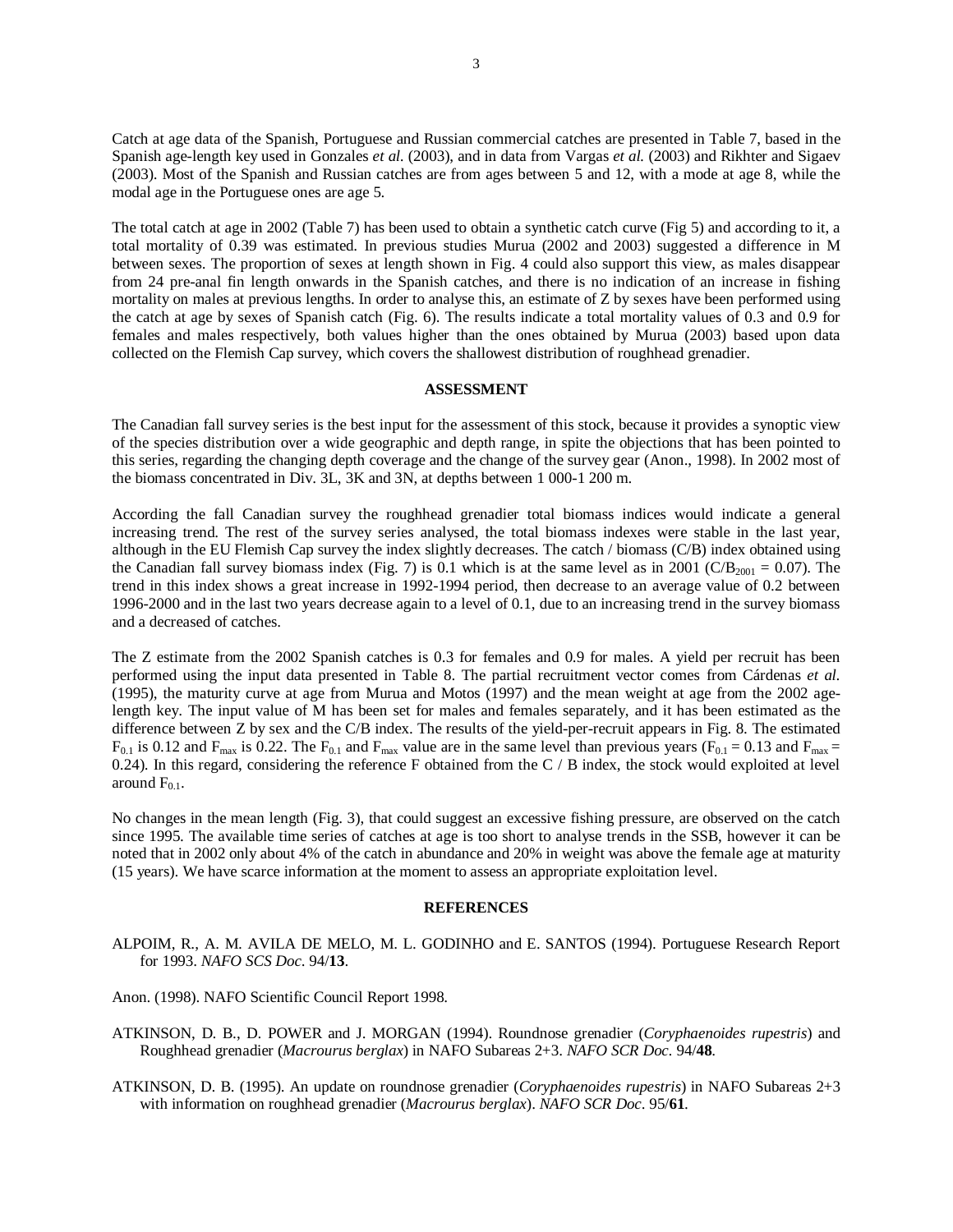- BOWERING, W. R., D. POWER and M. J. MORGAN (1995). Distribution and abundance of five major groundfish species at the continental slope of Divisions 3KLMN based upon Canadian deepwater surveys in 1991, 1994 and 1995. *NAFO SCR Doc*. 95/**51**.
- DE CÁRDENAS, E., A. AVILA DE MELO, S. IGLESIAS and F. SABORIDO (1995). Selectivity of 130 mm mesh size in deep sea bottom trawl fishery in NAFO Regulatory Area. *NAFO SCR Doc*. 95/**47**.
- GONZALEZ, F., J. L. del RIO, A. VAZQUEZ, H. MURUA and E. ROMAN (2003). Spanish Research Report for 2002. *NAFO SCS Doc*. 03/11.
- JUNQUERA, S. (1998). A proposal to rename the STACFIS section dealing with grenadiers. *NAFO SCR Doc*. 98/**28**.
- JUNQUERA, S., H. MURUA and E. de CARDENAS (1999). An assessment for roughhead grenadier (*Macrourus berglax*) in NAFO Subareas 2 and 3. *NAFO SCR Doc*. 99/64.
- MCCALLUM, B. R. AND S. J. WALSH (1996). Groundfish survey trawls used at the Northwest Atlantic Fisheries Centre, 1971-present. *NAFO SCR Doc*. 96/**50**.
- MURUA, H. and L. MOTOS (1997). Reproductive biology of roughhead grenadier, Macrourus berglax in NAFO Divisions 3MNL. *NAFO SCR Doc*. 97/**20**.
- MURUA, H. 2002. A review on Roughhead Grenadier (*Macrourus berglax*) Biology and Population Structure on Flemish Cap (NAFO Div. 3M) 1991-2001. *NAFO SCR Doc*. 02/18. Ser. No 4619. 18pp.
- MURUA, H. 2002. A review on Roughhead Grenadier (*Macrourus berglax*) Biology and Population Structure on Flemish Cap (NAFO Div. 3M) 1991-2002. *NAFO SCR Doc*. 03/13. Ser. No 4819. 18pp.
- POWER, D. and D. MADDOCK PARSONS (1998). An assessment of roundnose grenadier (*Coryphaenoides rupestris*) in NAFO Subareas 2+3 and catch information on Roughhead grenadier (*Macrourus berglax*). *NAFO SCR Doc*. 98/**57**.
- RIKHTER, V. A. AND I. K. SIGAEV (2003). Russian Research Report for 2002. *NAFO SCS Doc.* 03/6.
- SABORIDO-REY, F and A. VAZQUEZ (2003). Results from the bottom trawl survey of Flemish Cap in July 2002. *NAFO SCR Doc*. 03/
- VARGAS, J.; R. ALPOIM, E. SANTOS and A. M. AVILA DE MELO (2003). Portuguese Research Report for 2002. *NAFO SCS Doc*. 03/7.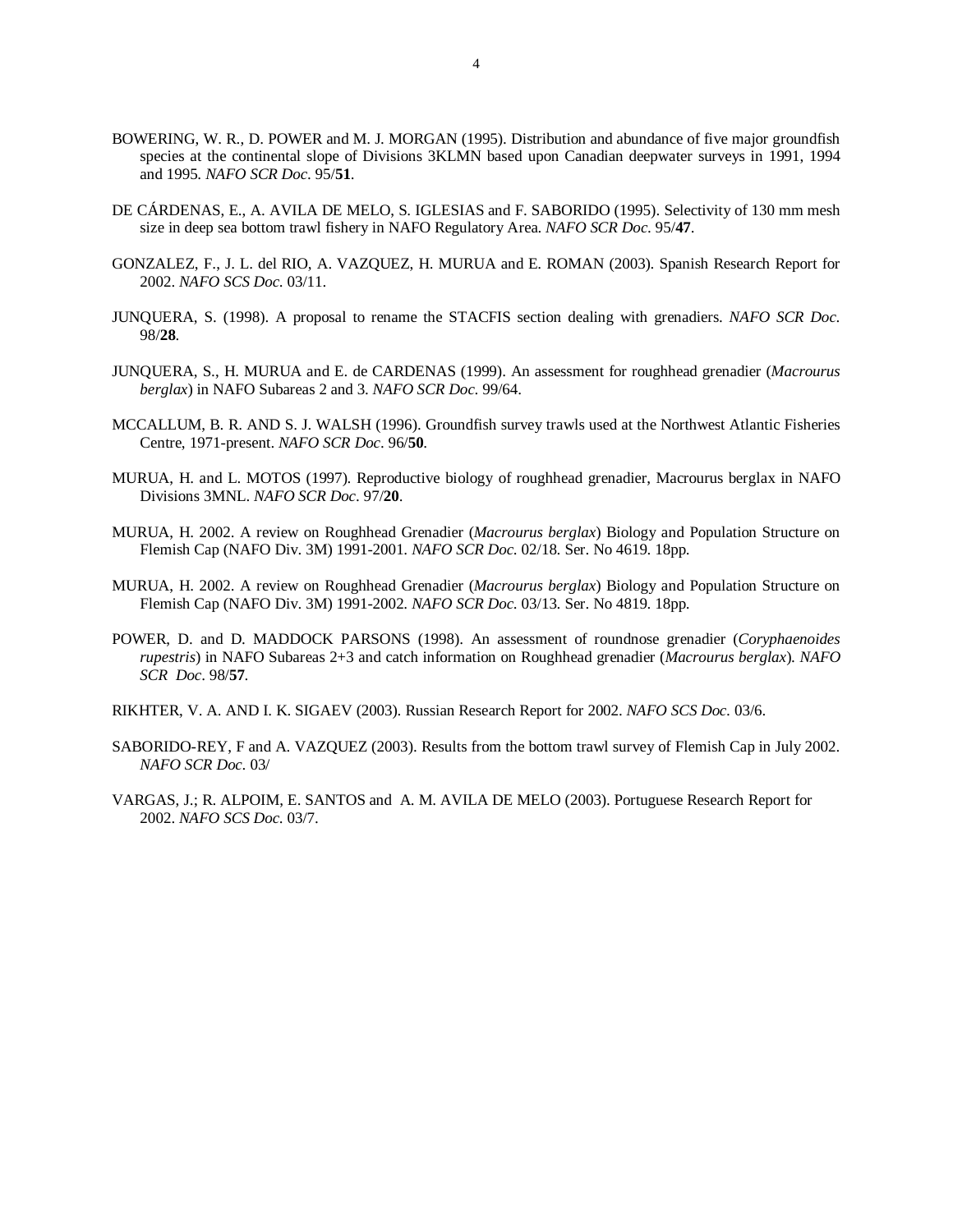|                   | <b>STATLANT RHG Nominal catches (t) by Division</b> |                                                                                                                          |    |     |      |      |      |     |                 |              |
|-------------------|-----------------------------------------------------|--------------------------------------------------------------------------------------------------------------------------|----|-----|------|------|------|-----|-----------------|--------------|
| Year              | 2G                                                  | 2H                                                                                                                       | 2J | 3K  | 3L   | 3M   | 3N   | 30  | <b>Other</b>    | <b>TOTAL</b> |
| 1987              |                                                     |                                                                                                                          |    |     | 912  | 7    | 82   |     |                 | 1001         |
| 1988              |                                                     |                                                                                                                          |    |     | 907  |      | 52   |     |                 | 960          |
| 1989              |                                                     | $\overline{c}$                                                                                                           |    | 3   | 289  | 28   | 11   |     |                 | 333          |
| 1990              |                                                     |                                                                                                                          | 32 |     | 2211 | 688  | 312  |     |                 | 3244         |
| $1991^{\rm a}$    |                                                     |                                                                                                                          | 12 | 113 | 2543 | 497  | 1093 | 10  |                 | 4268         |
| 1992              |                                                     |                                                                                                                          | 23 | 274 | 2582 | 2961 | 760  | 125 |                 | 6725         |
| 1993              |                                                     |                                                                                                                          | 10 | 193 | 996  | 1428 | 1680 | 61  | 27              | 4395         |
| 1994              |                                                     |                                                                                                                          | 2  | 35  | 585  | 2301 | 1062 | 28  | 9               | 4023         |
| 1995              | 22                                                  | 6                                                                                                                        | 16 | 16  | 1199 | 1625 | 1074 | 20  | 4               | 3982         |
| 1996              |                                                     |                                                                                                                          |    |     | 1945 | 888  | 1300 | 2   |                 | 4135         |
| 1997              | 36                                                  | 5                                                                                                                        | 63 | 100 | 1774 | 922  | 1797 | 43  |                 | 4740         |
| 1998              |                                                     |                                                                                                                          |    |     | 2652 | 2180 | 2289 | 18  | $92^{\circ}$    | 7139         |
| 1999 <sup>b</sup> |                                                     |                                                                                                                          |    | 61  | 2037 | 3127 | 1705 | 180 | 49 <sup>c</sup> | 7160         |
| 2000 <sup>b</sup> |                                                     |                                                                                                                          |    | 139 | 1382 | 2109 | 888  | 38  |                 | 4767         |
| 2001 <sup>b</sup> |                                                     |                                                                                                                          |    | 97  | 1465 | 753  | 754  | 48  |                 | 3117         |
| 2002 <sup>b</sup> |                                                     |                                                                                                                          |    | 147 | 1905 | 869  | 700  | 36  |                 | 3657         |
|                   |                                                     | Catch could not be well estimated; based on revised data is estimated to be 8000 to 14000 t.mixed roundnose and rouhhead |    |     |      |      |      |     |                 |              |

**Table 1.** Revised grenadier catches, updated from Power and Parsons (1998), Gonzalez *et al.* (2003), Vargas *et al.* (2003) and Rikhter and Sigaev (2003).

grenadiers. (Power and Parson 1988). b Provisional.

**Table 2.-** Roughhead grenadier nominal catches (t) in Subarea 2+3, updated from Power and Parsons (1998), Gonzalez *et al.*  (2003), Vargas *et al.* (2003) and Rikhter and Sigaev (2003).

|                | 1991     | 1992                | 1993                | 1994                | 1995              | 1996              | 1997 | 1998         | 1999 <sup>a</sup> | 2000 | 2001 | 2002 |
|----------------|----------|---------------------|---------------------|---------------------|-------------------|-------------------|------|--------------|-------------------|------|------|------|
| Canada         | 215      | 595                 | 345                 | 79                  | 84                |                   | 240  |              | 108               | 201  | 164  | 244  |
| <b>EU-ESP</b>  |          | $4125^{\mathrm{b}}$ | $2054^{\mathrm{b}}$ | $1720^{\mathrm{b}}$ | $2521^{\circ}$    | 3090 <sup>b</sup> | 3738 | 6050         | 5704              | 3948 | 2562 | 2588 |
| <b>EU-PRT</b>  | $4486^b$ | 2000 <sup>b</sup>   | 1969 <sup>b</sup>   | $2223^{\mathrm{b}}$ | 1402 <sup>b</sup> | $784^{\rm b}$     | 762  | 1089         | 1299              | 396  | 241  | 438  |
| <b>Russia</b>  |          |                     |                     |                     |                   |                   |      | $92^{\circ}$ | 49                | 211  | 150  | 228  |
| Japan          |          |                     |                     |                     |                   |                   |      |              |                   |      |      | 120  |
| <b>Estonia</b> |          |                     |                     |                     |                   |                   |      |              |                   |      |      | 25   |
| Lituania       |          |                     |                     |                     |                   |                   |      |              |                   |      |      |      |
| <b>TOTAL</b>   | 4701     | 6720                | 4368                | 4022                | 4007              | 4131              | 4740 | 7231         | 7160              | 4767 | 3117 | 3657 |

<sup>a</sup> Provisional.

b First reported as roundnose grenadier

c Reported as roundnose grenadier in STATLANT 21A.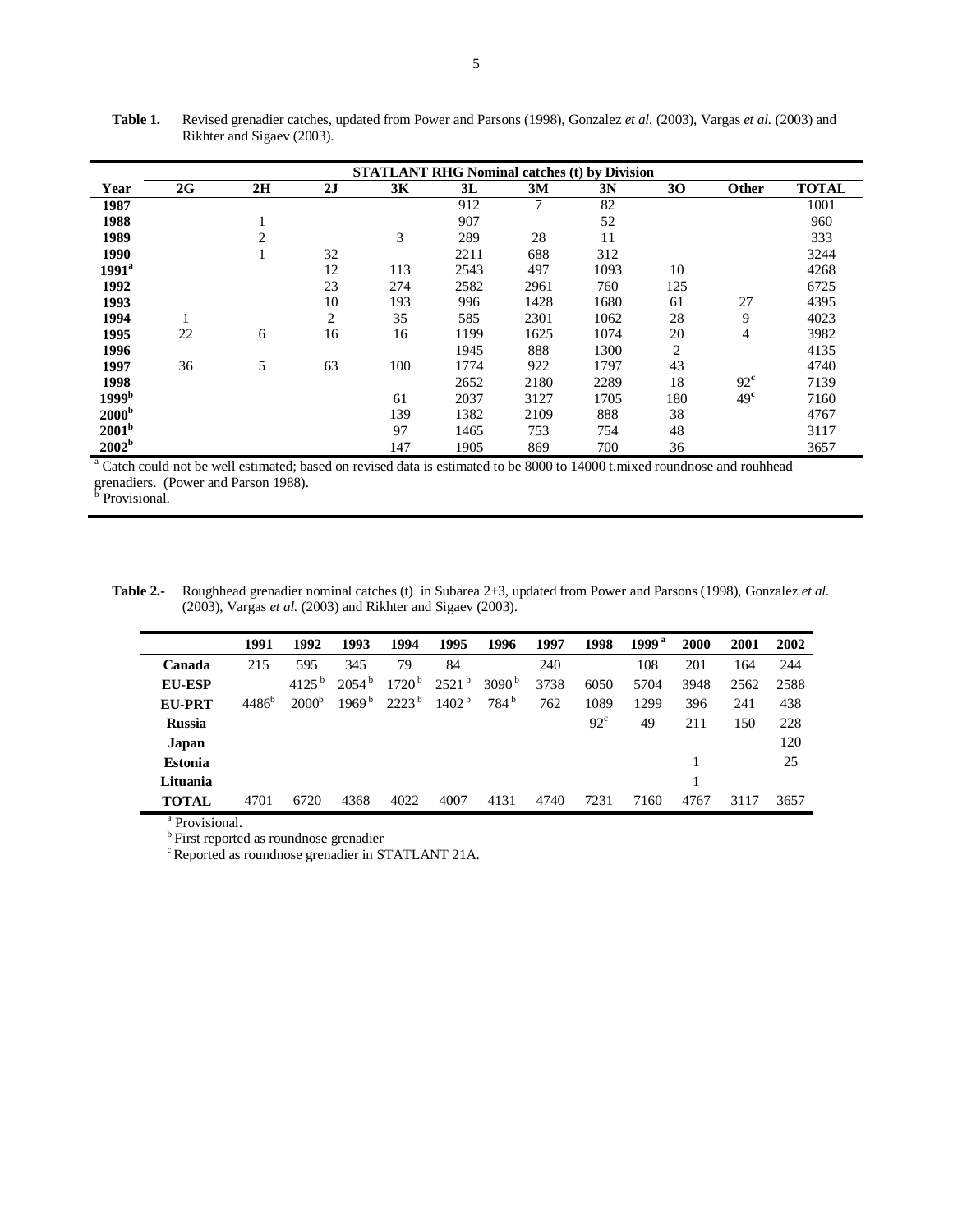|      |              | Percentages of biomass (%) |                |              |    |    |               |                  |                  |  |
|------|--------------|----------------------------|----------------|--------------|----|----|---------------|------------------|------------------|--|
| Year | Biomass (t.) | $2{\rm G}$                 | $2\mathrm{H}$  | 2J           | 3K | 3L | $3\mathrm{M}$ | $3N$             | 3O               |  |
| 1978 | 24048        |                            |                | 31           | 46 | 24 |               |                  |                  |  |
| 1979 | 15962        |                            |                | 37           | 63 |    |               |                  |                  |  |
| 1980 | 17229        |                            |                | 49           | 51 |    |               |                  |                  |  |
| 1981 | 19451        |                            |                | 29           | 43 | 28 |               |                  |                  |  |
| 1982 | 22762        |                            |                | 33           | 36 | 31 |               |                  |                  |  |
| 1983 | 16597        |                            |                | 38           | 49 | 13 |               |                  |                  |  |
| 1984 | 26301        |                            |                | 22           | 28 | 50 |               |                  |                  |  |
| 1985 | 15661        |                            |                | 14           | 31 | 55 |               |                  |                  |  |
| 1986 | 6733         |                            |                | 61           | 39 |    |               |                  |                  |  |
| 1987 | 20763        |                            |                | 14           | 15 | 71 |               |                  |                  |  |
| 1988 | 9734         |                            |                | 28           | 24 | 48 |               |                  |                  |  |
| 1989 | 6433         |                            |                | 34           | 14 | 52 |               |                  |                  |  |
| 1990 | 12455        |                            |                | 24           | 30 | 46 |               |                  |                  |  |
| 1991 | 8900         |                            |                | 16           | 36 | 47 |               | $\boldsymbol{2}$ |                  |  |
| 1992 | 2848         |                            |                | 44           | 14 | 41 |               |                  |                  |  |
| 1993 | 2779         |                            |                | 20           | 30 | 31 |               | 16               | 3                |  |
| 1994 | 1915         |                            |                | 23           | 23 | 37 |               | 14               | 3                |  |
| 1995 | 6933         |                            |                | $\,8\,$      | 44 | 25 |               | 21               | $\overline{c}$   |  |
| 1996 | 33453        |                            | $\overline{4}$ | $\,8\,$      | 14 | 53 | 20            | $\,1$            | $\boldsymbol{0}$ |  |
| 1997 | 32968        | 6                          | 5              | $\mathbf{9}$ | 16 | 38 | 20            | 5                | $\boldsymbol{0}$ |  |
| 1998 | 41440        | $\mathbf{1}$               | $\overline{4}$ | $\tau$       | 15 | 38 | 13            | 20               | $\mathbf{1}$     |  |
| 1999 | 31851        | $\mathfrak{2}$             | 5              | 10           | 17 | 49 | 12            | $\epsilon$       | $\mathbf{1}$     |  |
| 2000 | 29139        | ns                         | ns             | 10           | 21 | 36 | 14            | 17               | $\mathbf{2}$     |  |
| 2001 | 44918        | ns                         | $\mathfrak{2}$ | 9            | 23 | 39 | 13            | 13               | $\overline{c}$   |  |
| 2002 | 35282        | ns                         | ns             | 9            | 19 | 43 | 9             | 16               | 3                |  |

**Table 3.** Roughhead biomass indexes from the fall survey series and percentages of the biomass by Division. ns = not surveyed.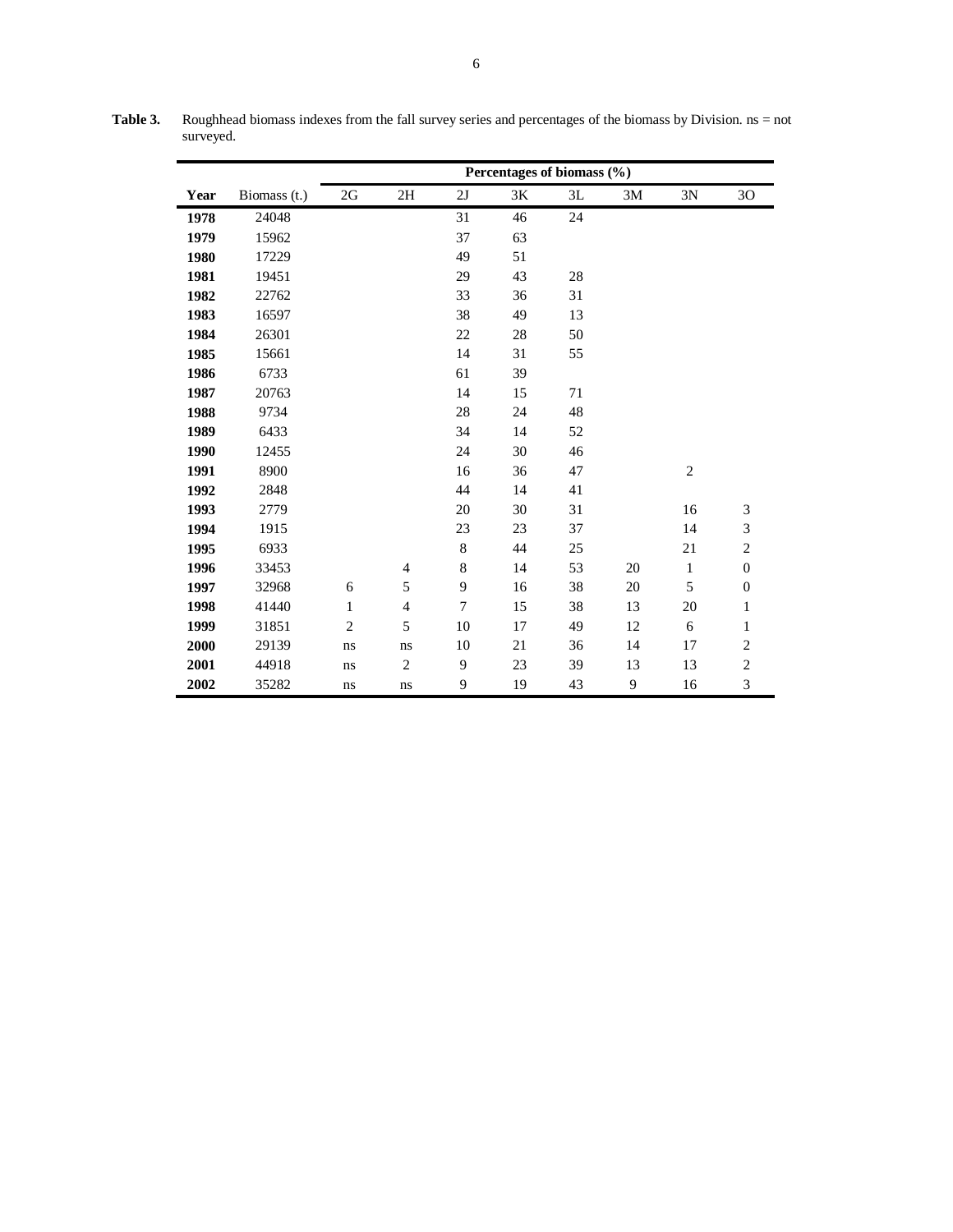|      |              | Percentages of biomass (%) |                  |                  |  |  |
|------|--------------|----------------------------|------------------|------------------|--|--|
| Year | Biomass (t.) | 3L                         | 3N               | 30               |  |  |
| 1978 | 2754         | 38                         | 62               |                  |  |  |
| 1979 | 2105         | 93                         | $\boldsymbol{7}$ |                  |  |  |
| 1980 | 4070         | 89                         | 11               |                  |  |  |
| 1981 | 3115         | 91                         | 9                |                  |  |  |
| 1982 | 608          | 84                         | 16               |                  |  |  |
| 1983 | ns           | ns                         | ns               |                  |  |  |
| 1984 | 50           | $\rm ns$                   | 100              |                  |  |  |
| 1985 | 2432         | 97                         | 3                |                  |  |  |
| 1986 | 1096         | 98                         | $\mathfrak{2}$   |                  |  |  |
| 1987 | 2080         | 88                         | 12               |                  |  |  |
| 1988 | 805          | 98                         | $\sqrt{2}$       |                  |  |  |
| 1989 | 1439         | 99                         | $\,1$            |                  |  |  |
| 1990 | 475          | 98                         | $\mathfrak{2}$   |                  |  |  |
| 1991 | 264          | 95                         | 5                |                  |  |  |
| 1992 | 1129         | 98                         | $\sqrt{2}$       |                  |  |  |
| 1993 | 539          | 84                         | 16               |                  |  |  |
| 1994 | 952          | 93                         | $\tau$           |                  |  |  |
| 1995 | 347          | 93                         | 7                |                  |  |  |
| 1996 | 2882         | 96                         | 3                | $\mathbf{1}$     |  |  |
| 1997 | 3063         | 88                         | 12               | $\boldsymbol{0}$ |  |  |
| 1998 | 5070         | 83                         | 14               | 3                |  |  |
| 1999 | 4043         | 74                         | 19               | 7                |  |  |
| 2000 | 5006         | 71                         | 25               | $\overline{4}$   |  |  |
| 2001 | 4948         | 75                         | 23               | $\sqrt{2}$       |  |  |
| 2002 | 3116         | 81                         | 16               | 3                |  |  |

**Table 4.** Roughhead biomass indexes (tons) from the Canadian spring survey series and percentages of biomass in the Divisions surveyed. ns = not surveyed.

**Table 5.** Roughhead grenadier biomass index (tons) from the deepwater Canadian surveys and percentages of biomass by Divisions (from Bowering *et al.,* 1995)

|      |                     | Percentage of biomass $(\% )$ |    |    |    |  |  |
|------|---------------------|-------------------------------|----|----|----|--|--|
| Year | <b>Biomass</b> (t.) | 3K                            | 3L | 3M | 3N |  |  |
| 1991 | 16215               | 26                            | 39 | 34 |    |  |  |
| 1994 | 26588               | 16                            | 34 | 39 |    |  |  |
| 1995 | 46668               | 15                            | 48 | 25 | 13 |  |  |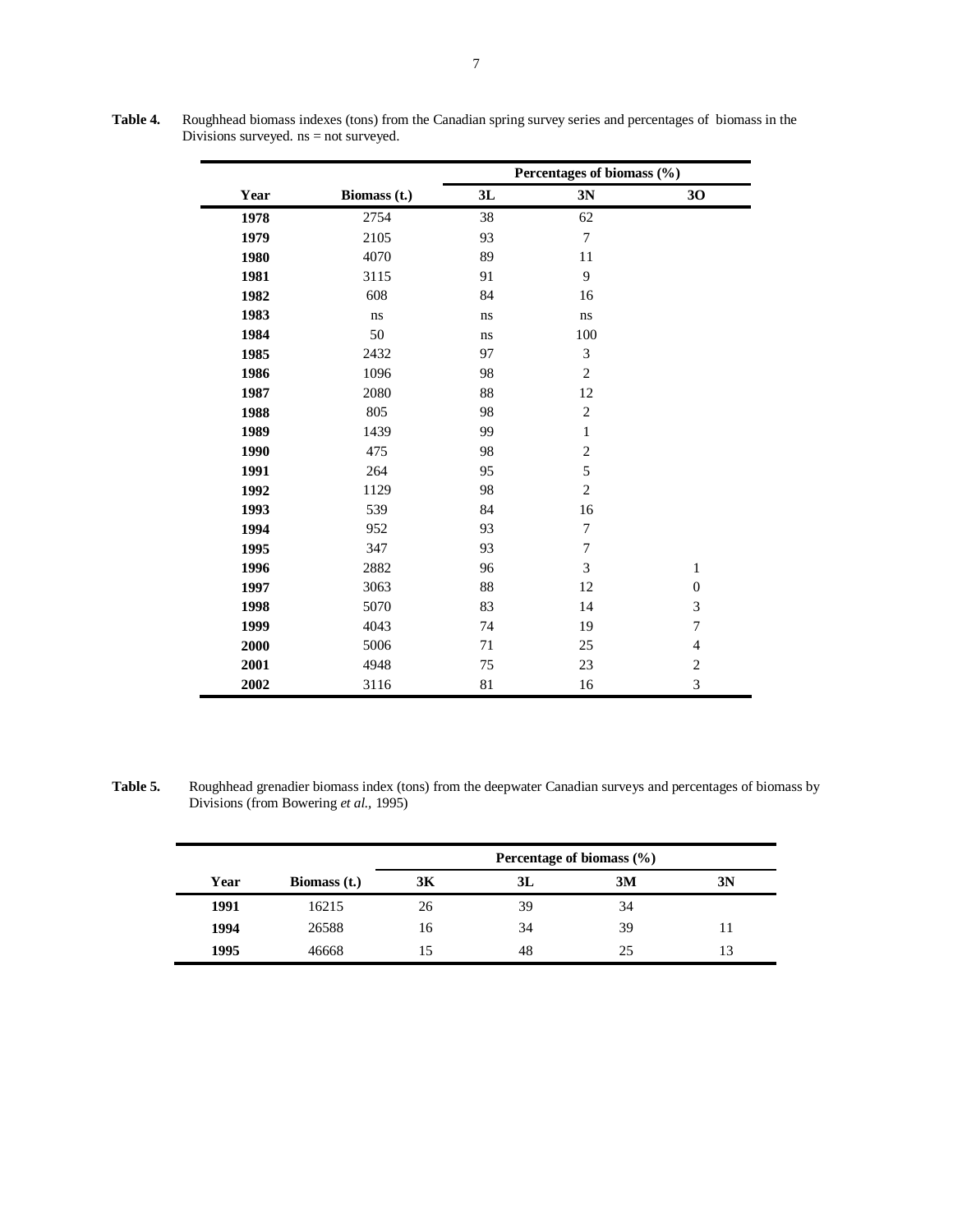|               | Bimass indexes (t.) |           |           |              |
|---------------|---------------------|-----------|-----------|--------------|
| Depth $(m)$ : | $266 - 380$         | 381 - 570 | 571 - 760 | <b>Total</b> |
| 1988          | 2.4                 | 11.25     | 69.4      | 2.98 (2390)  |
| 1989          | 0.47                | 10.27     | 24.79     | 1.29 (1024)  |
| 1990          | $\Omega$            | 5.49      | 28.39     | 1.26 (996)   |
| 1991          | 0.27                | 7.33      | 55.96     | 1.97(1587)   |
| 1992          | 1.4                 | 10.92     | 51.67     | 2.33 (1878)  |
| 1993          | 1.06                | 28.11     | 209.75    | 7.88 (3595)  |
| 1994          | 0.19                | 7.09      | 89.52     | 2.92 (2350)  |
| 1995          | 1.19                | 13.61     | 57.05     | 2.31 (1855)  |
| 1996          | 8.65                | 10.35     | 30.23     | 2.01(1619)   |
| 1997          | 0.98                | 7.99      | 42.44     | 1.77 (1424)  |
| 1998          | 2.02                | 13.62     | 54.82     | 2.5(2012)    |
| 1999          | 2.77                | 15.4      | 38.76     | 1.85 (1487)  |
| 2000          | 2.78                | 10.17     | 30.16     | 1.55 (1246)  |
| 2001          | 2.24                | 21.71     | 71.75     | 3.08 (2474)  |
| 2002          | 0.04                | 14.74     | 40.55     | 1.79 (1440)  |

**Table 6.** Rouhhead grenadier mean catch per tow (Kg.) per depth intervals, in parenthesis the corresponding total biomass indexes (t.), from the EU summer survey in Div. 3M.

**Table 7.** Spain, Portugal and Russia roughhead grenadier catch at age in Div. 3LMN in 2002.

| AGE                     | <b>SPAIN</b> | <b>PORTUGAL</b> | <b>RUSSIA</b> | <b>TOTAL</b> |
|-------------------------|--------------|-----------------|---------------|--------------|
| $\overline{2}$          | 1306         | 4982            | 186           | 6475         |
| 3                       | 17300        | 127924          | 4256          | 149480       |
| $\overline{\mathbf{4}}$ | 56012        | 333218          | 10323         | 399552       |
| 5                       | 180713       | 456598          | 32383         | 669695       |
| 6                       | 657736       | 447349          | 71589         | 1176674      |
| 7                       | 747756       | 182990          | 69394         | 1000140      |
| 8                       | 964570       | 132094          | 67035         | 1163699      |
| 9                       | 691093       | 59677           | 41947         | 792718       |
| 10                      | 371011       | 24646           | 23026         | 418683       |
| 11                      | 327476       | 24554           | 30173         | 382203       |
| 12                      | 235788       | 22466           | 32382         | 290636       |
| 13                      | 125324       | 14027           | 19972         | 159323       |
| 14                      | 85771        | 9669            | 8788          | 104228       |
| 15                      | 52403        | 5304            | 9770          | 67478        |
| 16                      | 50728        | 3431            | 5414          | 59573        |
| 17                      | 58012        | 2088            | 4924          | 65023        |
| 18                      | 44239        | 726             | 3459          | 48424        |
| 19                      | 25380        | 149             | 2296          | 27825        |
| 20                      | 13578        | 13              | 479           | 14071        |
| 21                      | 12440        | 27              | $\theta$      | 12466        |
| 22                      | 5220         | $\mathbf{1}$    | 47            | 5269         |
| 23                      | 4798         | 19              | 47            | 4864         |
| 24                      | 2062         |                 | 62            | 2124         |
| 25                      | 550          |                 |               | 550          |
| <b>Total</b>            | 4731267      | 1851952         | 437953        | 7021172      |
| Catch (t.)              | 2588         | 438             | 228           | 3254         |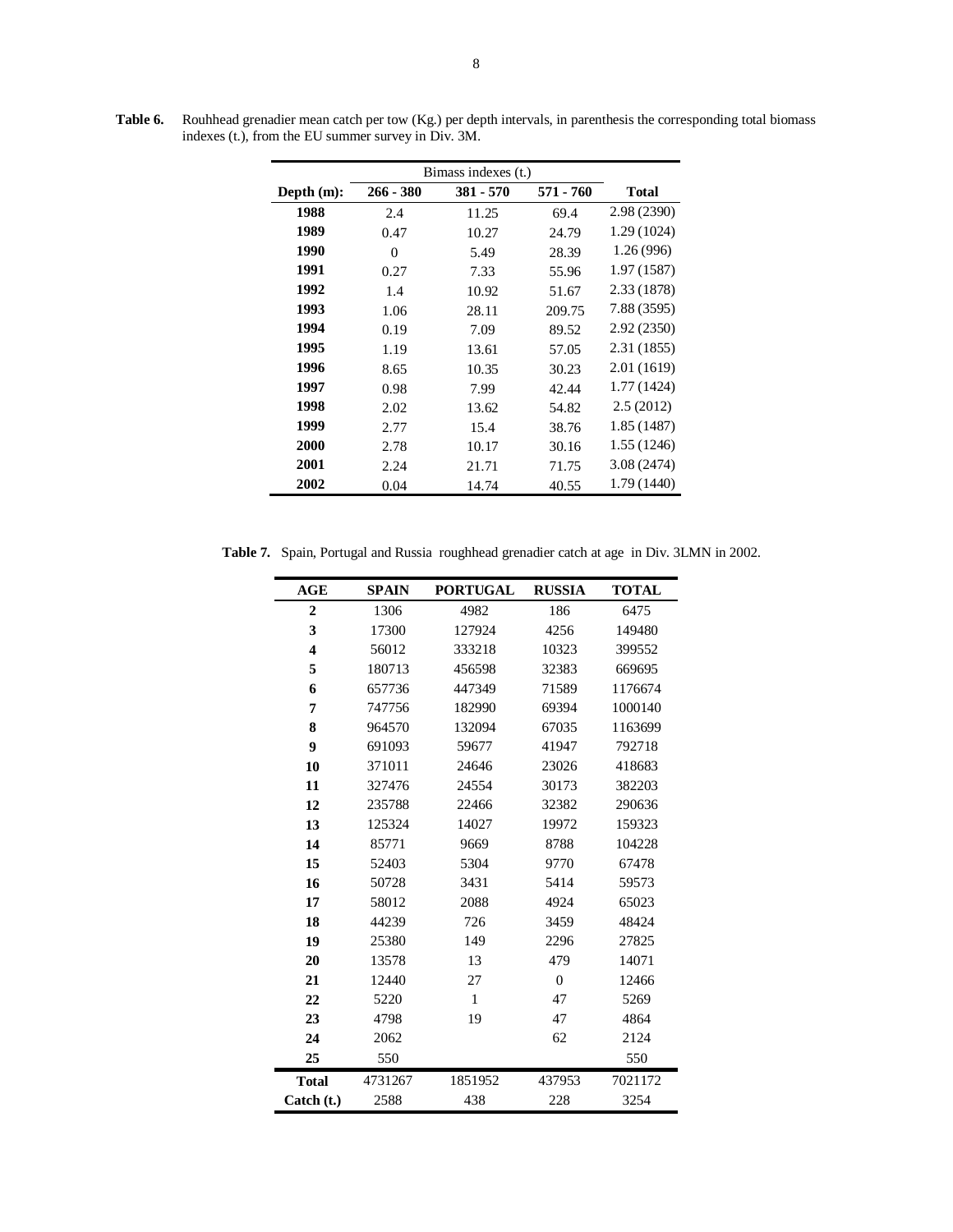| <b>AGES</b>             | Partial R. | Mean $W(Kg)$ | <b>M</b> females | <b>M</b> males | Mat. Og. |
|-------------------------|------------|--------------|------------------|----------------|----------|
| $\overline{2}$          | 0.22       | 0.037        | 0.2              | 0.8            | 0.000    |
| 3                       | 0.30       | 0.084        | 0.2              | 0.8            | 0.000    |
| $\overline{\mathbf{4}}$ | 0.36       | 0.119        | 0.2              | 0.8            | 0.000    |
| 5                       | 0.41       | 0.167        | 0.2              | 0.8            | 0.000    |
| 6                       | 0.58       | 0.239        | 0.2              | 0.8            | 0.000    |
| 7                       | 0.69       | 0.313        | 0.2              | 0.8            | 0.000    |
| 8                       | 0.81       | 0.383        | 0.2              | 0.8            | 0.001    |
| $\boldsymbol{9}$        | 0.87       | 0.467        | 0.2              | 0.8            | 0.002    |
| 10                      | 0.93       | 0.569        | 0.2              | 0.8            | 0.004    |
| 11                      | 0.96       | 0.634        | 0.2              | 0.8            | 0.009    |
| 12                      | 0.98       | 0.761        | 0.2              | 0.8            | 0.025    |
| 13                      | 0.99       | 0.901        | 0.2              | 0.8            | 0.048    |
| 14                      | 1.00       | 1.201        | 0.2              | 0.8            | 0.106    |
| 15                      | 1.00       | 1.356        | 0.2              | 0.8            | 0.602    |
| 16                      | 1.00       | 1.712        | 0.2              | 0.8            | 0.948    |
| 17                      | 1.00       | 1.991        | 0.2              | 0.8            | 0.981    |
| $18+$                   | 1.00       | 2.749        | 0.2              | 0.8            | 0.999    |

**Table 8.** Input parameters of the roughhead grenadier yield per recruit analysis.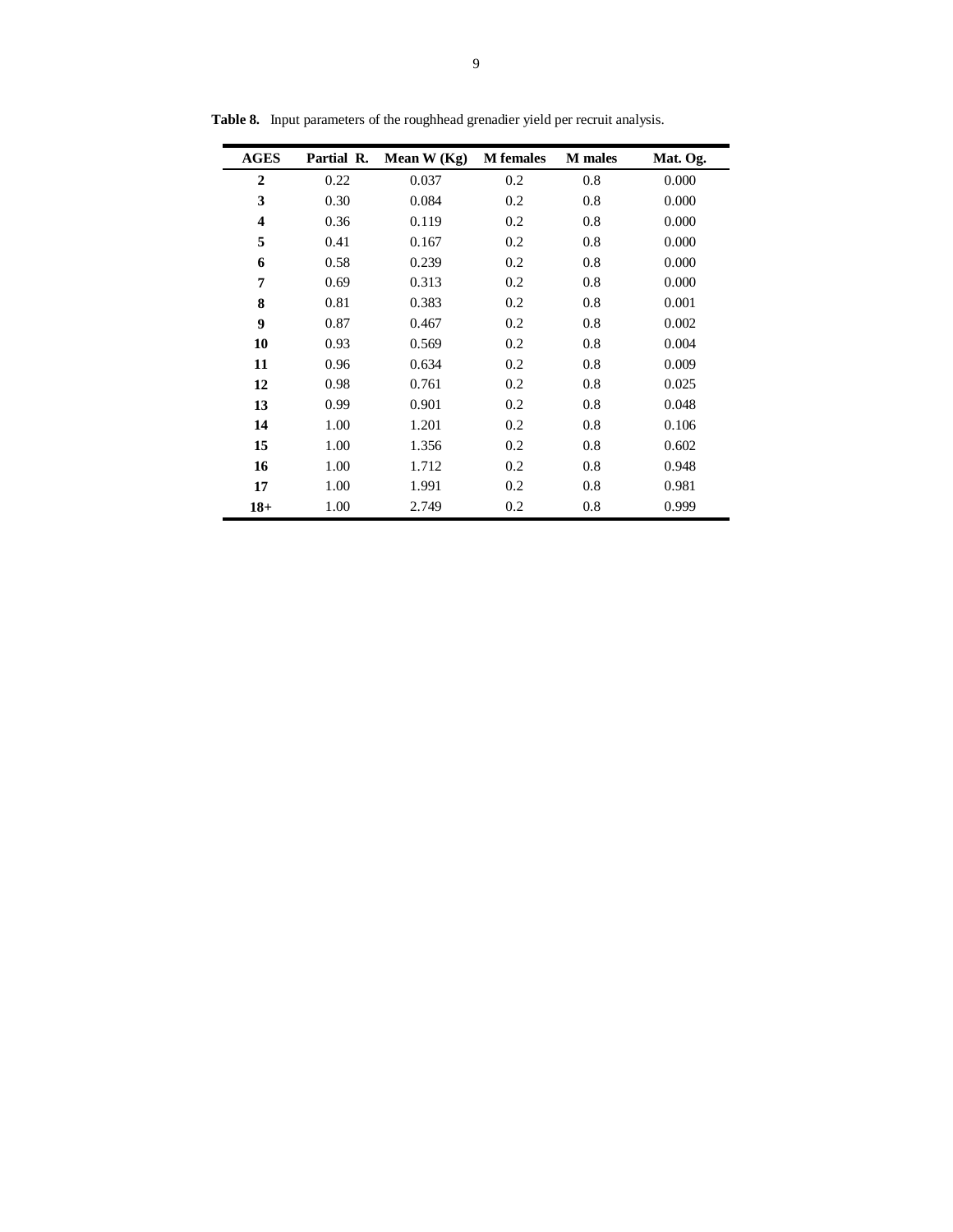

Fig. 1.Roughhead grenadier nominal catches by Division and the total for Subareas 2+3.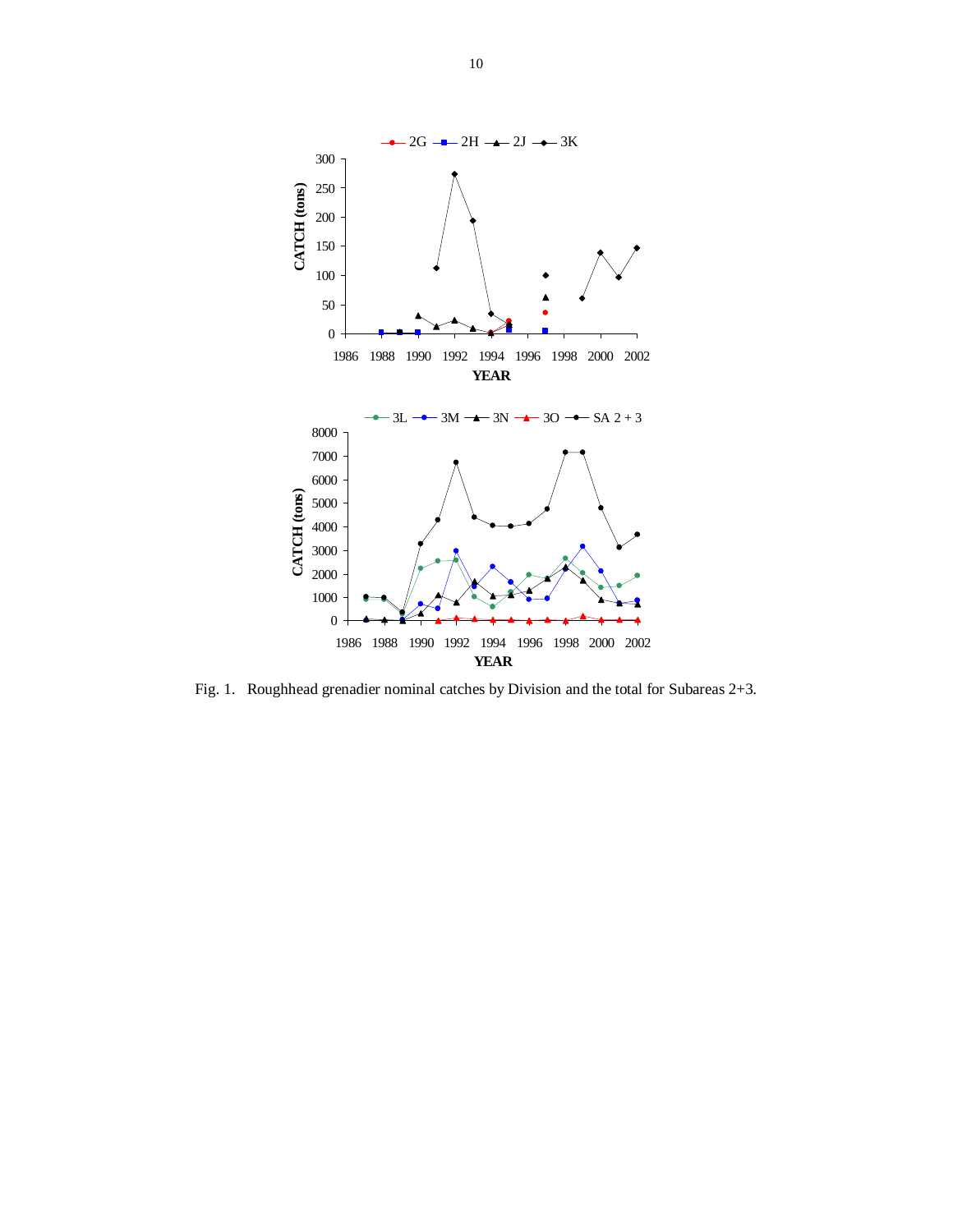

Fig. 2. Roughhead grenadier survey biomass indexes from Canadian fall survey, Canadian spring survey and deepwater survey in Subareas 2 + 3 and mean catch per tow from the EU bottom summer survey.



Fig. 3. Roughhead grenadier mean pre-anal fin lengths in the Spanish (SP), Portuguese (PT), and Russian (RUS) catches.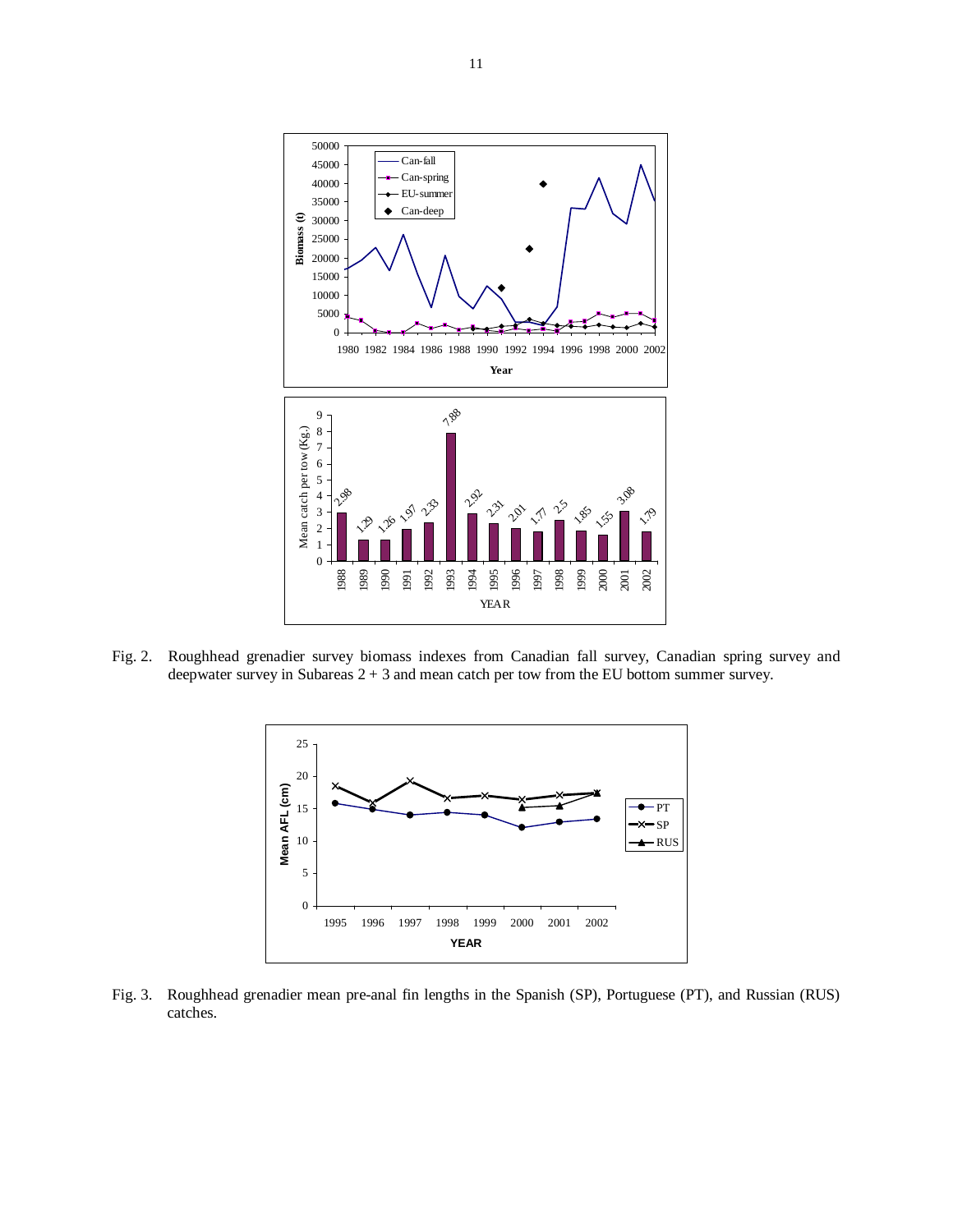

Fig. 4. Percentages of females at pre-anal fin length in the Spanish roughhead grenadier commercial catches in 2002.



Fig. 5. Roughhead grenadier synthetic catch curve estimated based upon data of international total catches of 2002. Z is estimated as the slope of the regression line for the fully recruited ages (ages 8 and older).



Fig. 6. Roughhead grenadier synthetic catch curve by sex from the total Spanish catch of 2002. Z is estimated as the slope of the regression line for the fully recruited ages (ages 8 and older).